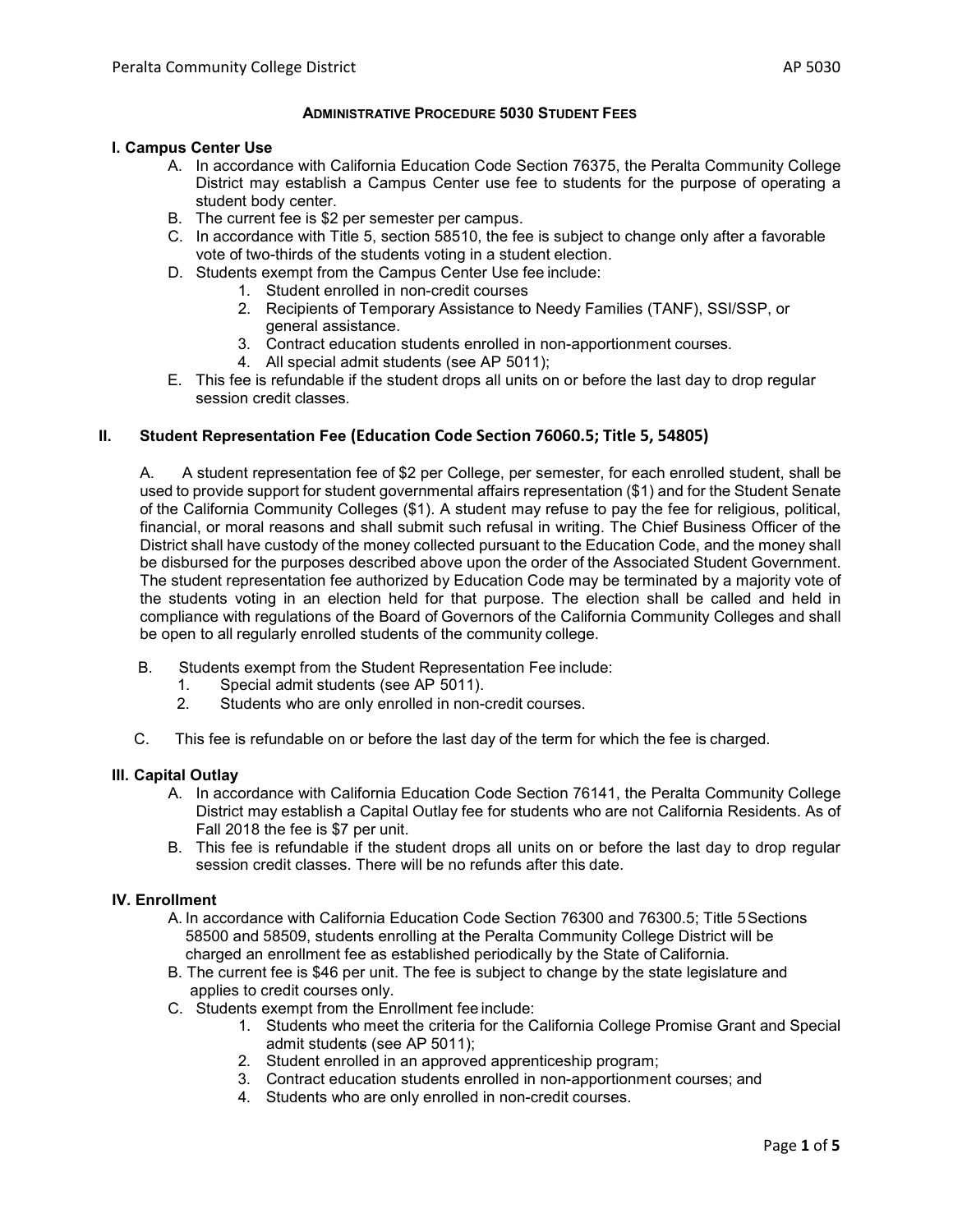- D. This fee is refundable if the student drops on or before the last day to drop regular session credit classes.
- E. Students who fail to pay the enrollment fee or non-resident tuition by two weeks before the semester start date shall be dropped from their classes for non-payment of fees. Students who enroll in classes subsequent to two weeks before the semester start date, but do not pay the enrollment fee, will be subject to the penalties described in Board Policy 5035 as of the first day of classes. The only possible exemptions from the mandatory drop and/or penalties for nonpayment are listed in section IV.C above and section XII below.
- F. The Vice Chancellor of Finance and Administration is authorized to participate in the state Chancellor's Tax Offset Program (COTOP) in order to recover outstanding student debts.

# **V. Health Fee**

- A. In accordance with California Education Code Section 76955, the Peralta CommunityCollege District may establish a student health fee.
- B. The current fee is \$18 per Fall and Spring semester and \$15 per Summer semester. The fee is subject to increase by the same percentage increase as the Implicit Price Deflator for State and Local Government Purchase of Goods and Services. Whenever the calculation produces an increase of \$1 above the existing fee, the fee may be increased by\$1.
- C. Students exempt from the Health fee include:
	- 1. Students who depend exclusively upon prayer for healing in accordance with the teachings of a bona fide religious sect, denomination, or organization (documentation required);
	- 2. Students who are attending college under an approved apprenticeship training program;
	- 3. Contract education students enrolled in non-apportionment courses;
	- 4. Special admit students enrolled in 11 to15 units or less (see AP 5011); and
	- 5. Students who are only enrolled in non-credit courses.
- D. This fee is refundable if the student drops all units on or before the last day to drop regular session credit classes

## **VI. International Application Fee**

- A. In accordance with California Education Code Section 76142, the Peralta CommunityCollege District may establish an International Application Fee.
- B. The application fee is due and payable with submission of an application for admission into one of the Peralta Community College District's Colleges by an international applicant.
- C. This \$50 fee is non-refundable.

## **VII. International Student Health Insurance Fee**

- A. In accordance with California Education Code Section 70902(b)(9), the Peralta Community College District may establish a health insurance fee for nonresident students who areboth citizens and residents of a foreign country.
- B. All international students with an F-1 Status will be automatically enrolled in the Peralta International Student Health Insurance Plan.
	- 1.Students engaged in Post-Completion Optional Practical Training (OPT) have the option to opt into the health insurance plan. These students are required to enroll directly with the health insurance provider for the months in which they areapplying and approved for Post-Completion OPT.
	- 2.The Office of International Education will have this information and forms available on its website.
- C. The current fees are posted in the class schedule and on the Office of International Education's website. Fees are subject to change per contract renewal.
- D. This fee is only refundable if students have pre-existing health coverage through a governmental agency in their country of residency.
- E. Students must pay the International Student Health Insurance fee prior to enrollment in a payment plan. Students cannot include this fee in a paymentplan.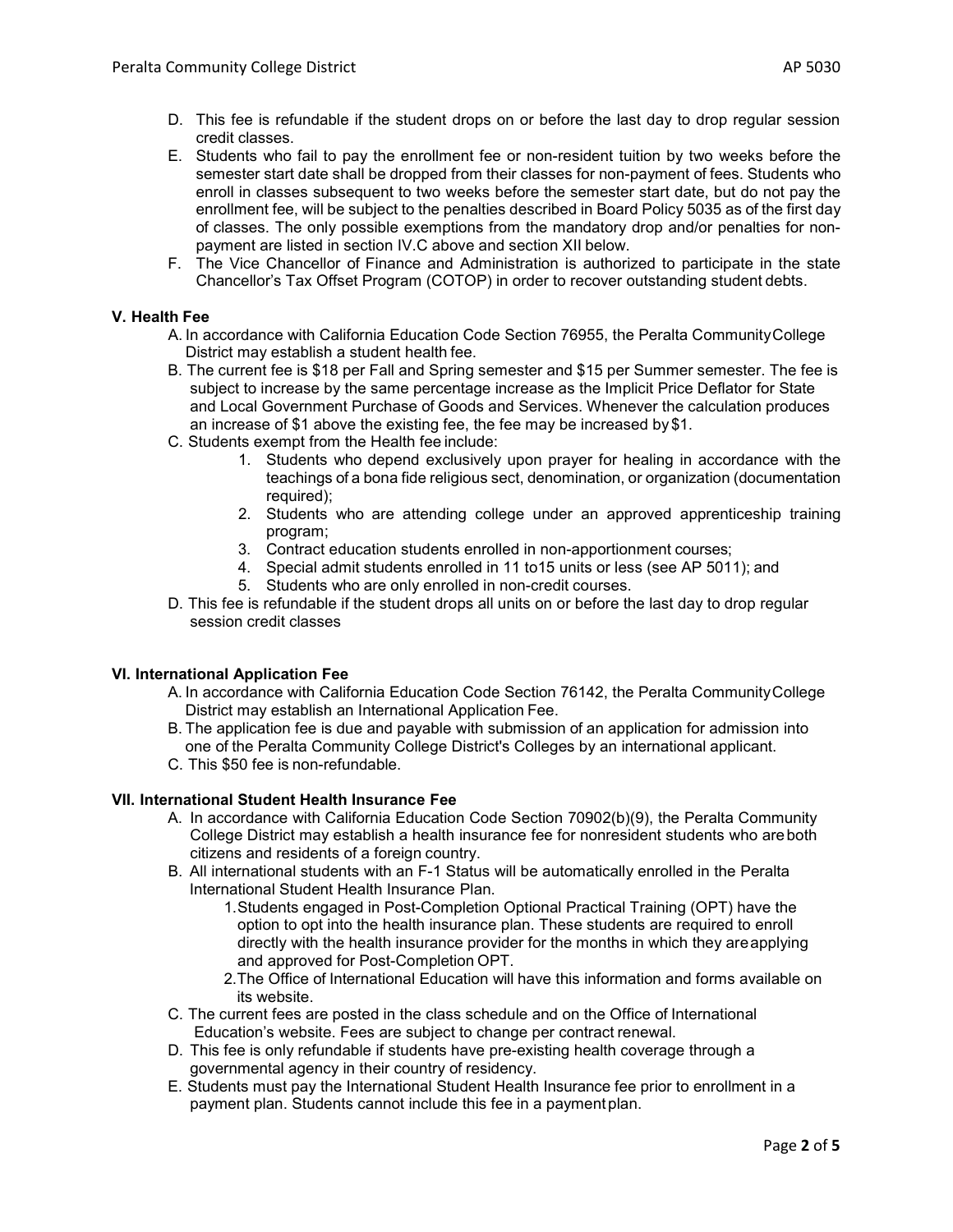- A. In accordance with California Education Code Section 76140 and 7600.5, Title 5 Sections 58500 and 58509, the Peralta Community College District is required to charge Non-Resident Tuition for students classified as non-residents.
- B. Non-Resident Tuition will be set by the Board of Trustees no later than February 1 for the succeeding fiscal year. The fee will be calculated by a formula in accordance with the Education Code and follow the guidelines of the California Community College Budget and Accounting Manual in determining the District's full expense of education. The non-resident tuition fee thus established will be published in the College catalog, Schedule of Classes, and online.
- C. As of Fall 2021, the fee is \$307. The fee is subject to change by the state legislature and applies to credit courses
- D. Students exempt from Non-Resident Tuition include:
	- 1. California State Residents.
	- 2. Students taking noncredit courses.
	- 3. Students who are members of the Armed Forces of the United States stationed in this state on active duty.
	- 4. A student who is a natural or adopted child, stepchild, or spouse, who is a dependent of a member of the armed forces.
	- 5. Students enrolled in an approved apprenticeship program.
	- 6. Contract education students enrolled in non-apportionment courses.
	- 7. Students who attended high school in California for three or more years and graduated from a California high school or attained the equivalent thereof. In the case of a person without lawful immigration status, the student must file an affidavit with the institution of higher education stating that the student has filed an application to legalize his or her immigration status, or will file an application as soon as he or she is eligible to do so. (Education Code 68130.5).
	- 8. Any student who meets the following requirements:
		- (a) demonstrates financial need;
		- (b) has a parent who has been deported or was permitted to depart voluntarily;
		- (c) moved abroad as a result of that deportation or voluntary departure;
		- (d) lived in California immediately before moving abroad;
		- (e) attended a public or private secondary school in the state for three or more years; and
		- (f) upon enrollment, will be in his or her first academic year as a matriculated student in California public higher education will be living in California, and will file an affidavit with the District stating that he or she intends to establish residency in California as soon as possible.
- E. This fee is refundable if the student drops on or before the last day to drop regular session credit classes.

## **IX. Parking Fee**

- A. In accordance with California Education Code Section 76360, Peralta CommunityCollege District may establish a Parking fee.
- B. The fee schedule is as follows:
	- 1. \$2 per day (exact change only);
	- 2. A student decal for enrolled/registered students may be required;
	- 3. \$40 permit per Fall and Spring semester for students enrolled in less than 6 units;
	- 4. For students enrolled in 6 units or more, the parking fee is as follows:
		- Fall 2019 Spring 2020: \$27.21
	- 5. \$20 permit per Fall and Spring semester for low-income students;
		- A low income student is defined as a person who demonstrate(s) financial need under federal standards or income standards established by the Board of Governors and students receiving benefits under the Temporary Assistance to Needy Families Program (formerly Aid to Families with Dependent Children), the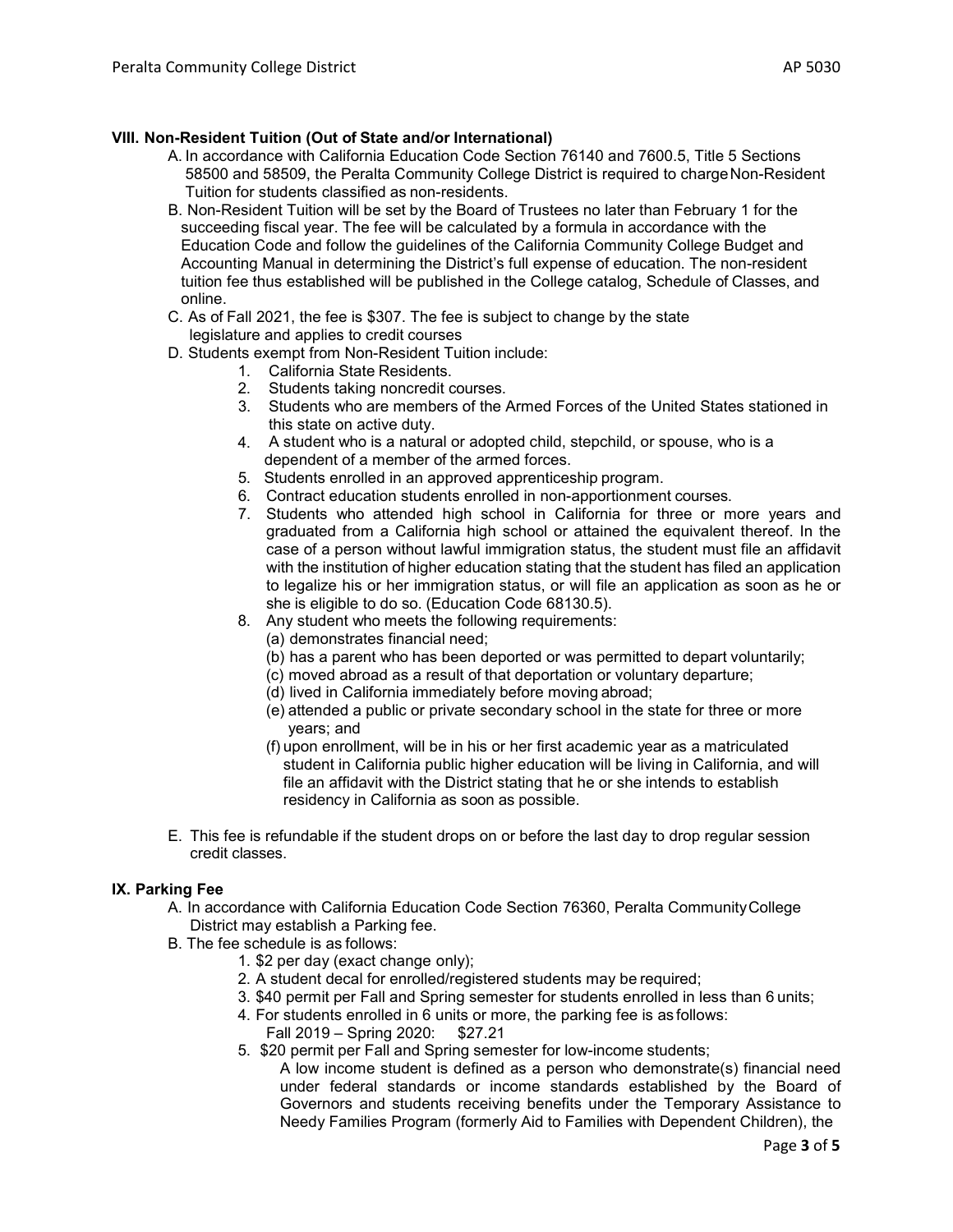Supplemental Security Income/State Supplemental Payment Program or a general assistance program. \$20 permit per Summer semester for all students;

- 6. \$10 permit per Fall and Spring semester for students with motorcycles; and
- 7. \$5 for permit per Summer semester for students with motorcycles.

# **X. Refund Processing Fee**

In accordance with Section 58508 of Title 5 of the California Code of Regulations, the Peralta Community College District may retain a maximum of \$10 from enrollment fees as a refund processing fee.

#### **XI. Transcript Fee**

- A. In accordance with California Education Code Section 76223, the Peralta CommunityCollege District is authorized to charge a Transcript Fee for furnishing copies of student records.
- B. Students must pay all outstanding debts to the college prior to release of transcripts, including fees owed for the current semester.
- C. Transcripts are ordered:
	- 1. In person at the campus Admissions & Records offices;
	- 2. In person at the District Admissions & Records office;
	- 3. Online via TranscriptsPlus®;
	- 4. By Mail. Students can fill out a transcript request form available on Admissions & Records website and mail the request with payment to any Admissions & Records Office.
- D. The transcript fee schedule is as follows:
	- 1. First 2 transcripts are free;
	- 2. Additional transcripts (3rd transcript and subsequent transcripts) are \$6 per transcript.
- E. Expediting fees are optional but will be charged in addition to the transcript fee if the student requests expedition. The following expediting fee schedule includes the \$6 transcript fee when applicable:
	- 1. Pick-Up in District Admissions Office
		- a. First 2 transcripts, \$6 per transcript
		- b. Third transcript or subsequent, \$12 per transcript
	- 2. Same Day Transcripts
		- a. First 2 transcripts, \$19 per transcript
		- b. Third transcript or subsequent, \$25 per transcript.
- F. Once ordered, transcripts are mailed within 2-5 business days unless expedition isrequested. Records prior to Fall 1970 may take up to 15 business days for processing.

Expedited orders are as follows:

- 1. Pick-Up in District Admissions Office orders are available for pick up within 2 business days.
- 2. Same day orders are available within 2 hours.
- 3. Same day orders can only be requested in person at the District Admissions and Records Office.
- G. Express shipping is optional and only available with online ordering via TranscriptsPlus®. The following fees will be charged in addition to the transcript fees if the student requests express delivery via Federal Express.
	- 1. Federal Express domestic delivery to main 48 states a. \$20.00 per order
	- 2. Federal Express domestic delivery to Alaska or Hawaii a. \$23.00 per order
	- 3. Federal Express international delivery
		- a. \$43.00 per order